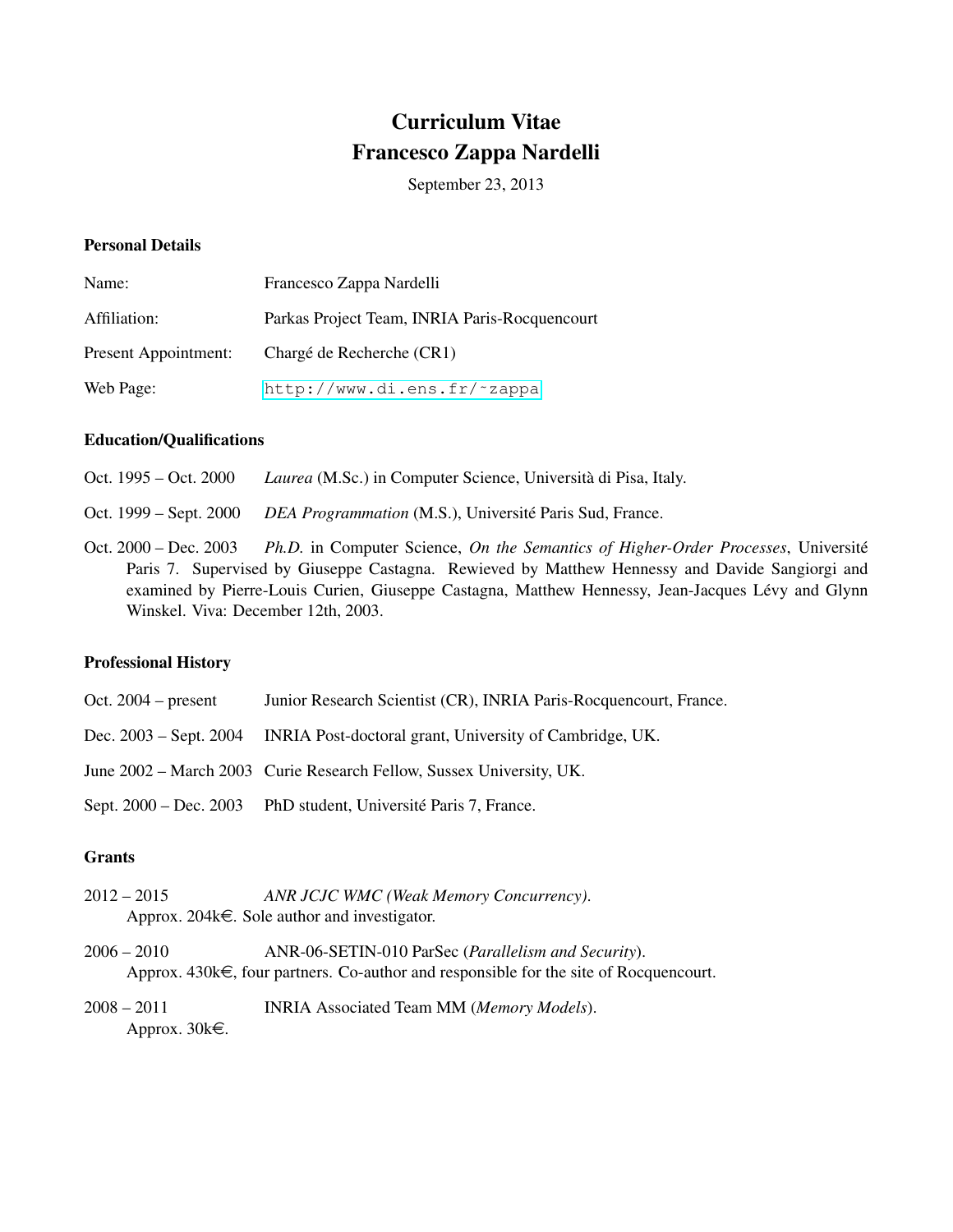# Students and Collaborators

• *Graduate Students Advised.* Total Number: 8.

Current PhD Students: Robin Morisset (starting September 2013, co-supervised with Albert Cohen).

Past PhD Students: Nataliya Guts (graduated in January 2011; co-supervised with Jean-Jacques Lévy).

Past Master Student: Jade Alglave, Thomas Braibant, Guillaume Chelfi, Nataliya Guts, Samuel Hym, Kayvan Memarian, Robin Morisset, Pankaj Pawan.

- *PostDoctoral Scholars Funded.* Total Number: 3. Giulio Manzonetto (from 1/1/2009 to 31/12/2009, ANR ParSec), Pejman Attar (starting October 2013, ANR JCJC WMC), Thibaut Balabonski (starting February 2014, ANR JCJC WMC).
- *Collaborators:* Andrew Appel (Princeton University), Sandrine Blazy (INRIA, France), Giuseppe Castagna (CNRS, Université Paris Diderot, France), Albert Cohen (INRIA), Massimo Merro (Università di Verona, Italy), Scott Owens (Cambridge University, UK), Jaroslav Sevcik (Microsoft, USA), Peter Sewell (Cambridge University, UK), Viktor Vafeiadis (MPI-SWS, Germany), Jan Vitek (Purdue University, USA), Glynn Winskel (Cambridge University, UK).

# Invited Talks

- Keynote, Journées LLL, Orleans, France, 2013.
- Winter School on Semantics and tools for low-level concurrent programming, Lyon, France, 2013.
- UPMARC Multicore Computing summer school, Stockholm, Sweden, 2011.
- BISS summer school, Bertinoro, Italy, 2005.
- Research Seminars: Dagstuhl; ENS Lyon; IT University, Copenhagen; IMDEA, Madrid; Microsoft Research, Cambridge; Purdue University; University of Cambridge; Université Paris Diderot; Università di Pisa; University of Sussex.

# **Teaching**

- 2000 2003 Monitorat, Universite Paris Sud, France. ´
- 2006 2008 Lectures at the Master Parisien de Recherche en Informatique (MPRI) on process languages.
- 2009 2010 Lectures at the Master Parisien de Recherche en Informatique (MPRI) on proof methods for concurrent programs.
- 2011 2013 Lectures at the Master Parisien de Recherche en Informatique (MPRI) on weak memory concurrency.

## Synergistic Activities

- Member of the executive team of the CEA-EDF-INRIA summer schools, since 2008.
- PC member of POPL 2012.
- Reviewer for many international journals, including Theoretical Computer Science, Information & Computation, TOPLAS, Mathematical Structures in Computer Science, and many international conferences, including POPL, LICS, CONCUR, ICFP, ECOOP and FOSSACS.
- PhD thesis examination: Eleonora Sibilio (Università di Verona, Italy, reviewer and jury member); Sergueï Lenglet (Université de Grenoble, France, jury member).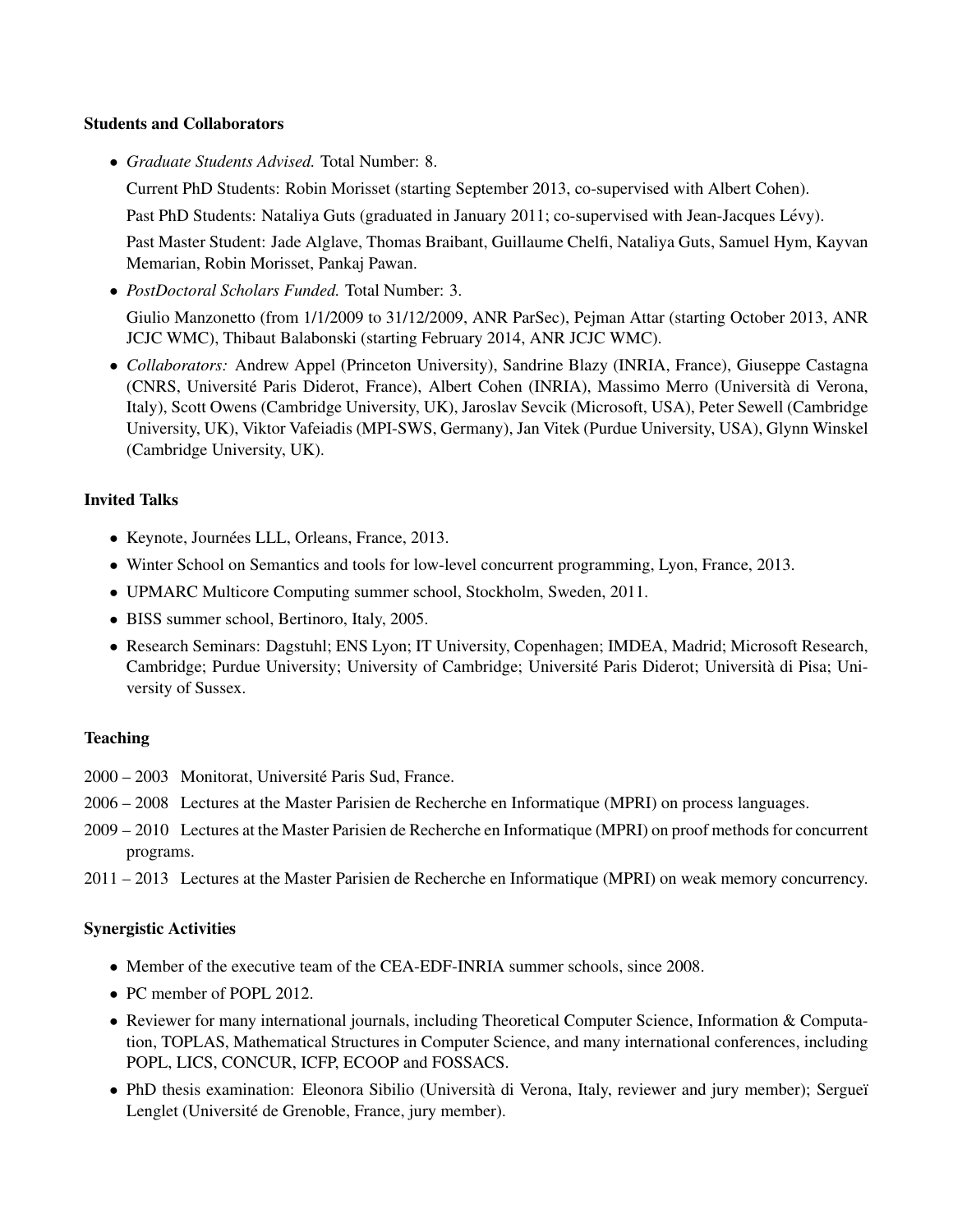#### Publications

- [1] G. Richards, C. Hammer, F. Zappa Nardelli, S. Jagannathan, J. Vitek. *Flexible Access Control for Javascript*, in OOPSLA, 2013.
- [2] R. Morisset, P. Pawan, F. Zappa Nardelli. *Compiler testing via a theory of sound optimisations in the C11/C++11 memory model*, in PLDI, 2013.
- [3] N. M. Lê, A. Pop, A. Cohen, F. Zappa Nardelli. *Correct and efficient work-stealing for weak memory models*, in PPoPP, 2013.
- [4] J. Sevcik, V. Vafeiadis, F. Zappa Nardelli, S. Jagannathan, P. Sewell. *CompCertTSO: a verified compiler for relaxed-memory concurrency*, *Journal of ACM*, Vol. 60, No. 3, 2013.
- [5] V. Vafeiadis, F. Zappa Nardelli. *Verifying Fence Elimination Optimisations*, in SAS, 2011.
- [6] J. Sevcik, V. Vafeiadis, F. Zappa Nardelli, S. Jagannathan, P. Sewell. *Relaxed-memory concurrency and verified compilation*, in POPL, 2011.
- [7] S. Owens, P. Böhm, F. Zappa Nardelli, P. Sewell. *Lightweight Tools for Heavyweight Semantics*, in ITP, 2011.
- [8] T. Wrigstad, F. Zappa Nardelli, S. Lebresne, J. Östlund, J. Vitek. *Integrating typed and untyped code in a scripting language*, in POPL, 2010.
- [9] P. Sewell, S. Sarkar, S. Owens, F. Zappa Nardelli, M. Myreen. *x86-TSO: a rigorous and usable programmer's model for x86 multiprocessors*, in *Communications of the ACM*, 53(7), 2010.
- [10] P. Sewell, F. Zappa Nardelli, S. Owens, G. Peskine, T. Ridge, S. Sarkar, R. Strnisa. *Ott: Effective tool support for the working semanticist*, in *Journal of Functional Programming*, 20(1), 2010.
- [11] N. Guts, C. Fournet, F. Zappa Nardelli. *Reliable Evidence: Auditability by Typing*, in ESORICS, 2009.
- [12] S. Sarkar, P. Sewell, F. Zappa Nardelli, S. Owens, T. Ridge, T. Braibant, M. Myreen, J. Alglave. *The semantics of x86-CC multiprocessor machine code*, in POPL, 2009.
- [13] A. Hobor, A. Appel, F. Zappa Nardelli. *Oracle Semantics for Concurrent Separation Logic*, in ESOP, 2008.
- [14] C. Fournet, N. Guts, F. Zappa Nardelli. *A Formal Implementation of Value Commitment*, in ESOP, 2008.
- [15] P. Sewell, F. Zappa Nardelli, S. Owens, G. Peskine, T. Ridge, S. Sarkar, R. Strnisa. *Ott: Effective tool support for the working semanticist*, in ICFP, 2007.
- [16] P. Sewell, J. Leifer, K. Wansbrough, F. Zappa Nardelli, M. Allen-Williams, P. Habouzit, V. Vafeiadis. *Acute: high-level programming language design for distributed computation*, in *Journal of Functional Programming*, 17(4-5), 2007.
- [17] P. Sewell, J. Leifer, K. Wansbrough, F. Zappa Nardelli, M. Allen-Williams, P. Habouzit, V. Vafeiadis. *Acute: high-level programming language design for distributed computation*, in ICFP, 2005.
- [18] G. Castagna, J. Vitek, F. Zappa Nardelli. *The Seal Calculus*, in *Information & Computation*, 201(1), 2005.
- [19] M. Merro, F. Zappa Nardelli. *Behavioural Theory for Mobile Ambients*, in *Journal of ACM*, 52(6), 2005.
- [20] G. Winskel, F. Zappa Nardelli. *new-HOPLA a Higher-Order Process Language with Name Generation*, in IFIP TCS, 2004.
- [21] M. Merro, F. Zappa Nardelli. *Behavioural Theory for Mobile Ambients*, in IFIP TCS, 2004.
- [22] M. Merro, F. Zappa Nardelli. *Bisimulation Proof Methods for Mobile Ambients*, in ICALP, 2003.
- [23] G. Castagna, F. Zappa Nardelli. *The Seal Calculus Revisited: Contextual Equivalence and Bisimilarity*, in FSTTCS, 2002.
- [24] G. Castagna, G. Ghelli, F. Zappa Nardelli. *Typing Mobility in the Seal Calculus*, in CONCUR, 2001.